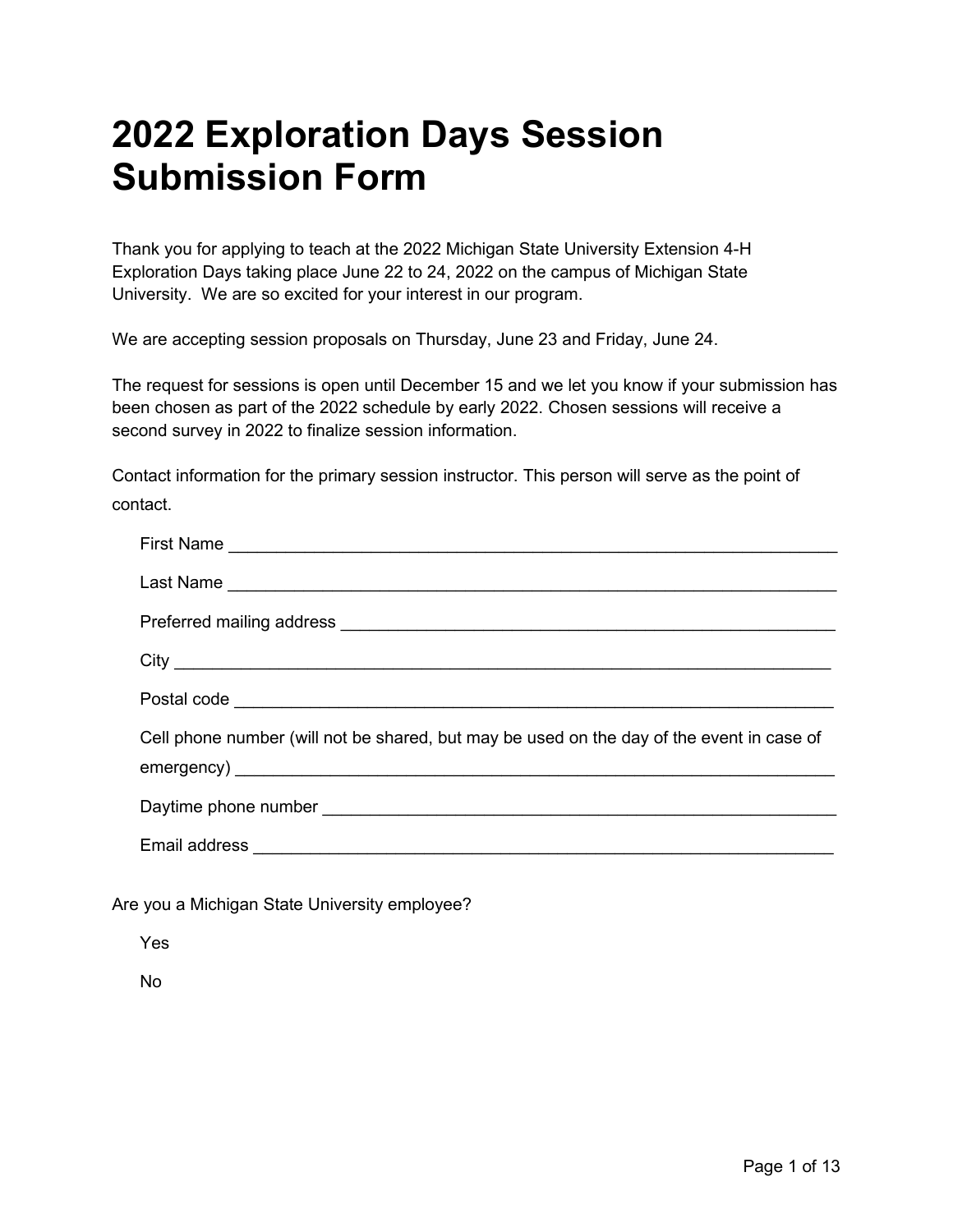If you have worked with MSU Extension staff members in the past (with Exploration Days or with other programming), please list their names here:

 $\mathcal{L}_\text{max}$  , and the contribution of the contribution of the contribution of the contribution of the contribution of the contribution of the contribution of the contribution of the contribution of the contribution of t \_\_\_\_\_\_\_\_\_\_\_\_\_\_\_\_\_\_\_\_\_\_\_\_\_\_\_\_\_\_\_\_\_\_\_\_\_\_\_\_\_\_\_\_\_\_\_\_\_\_\_\_\_\_\_\_\_\_\_\_\_\_\_\_\_\_\_\_\_\_\_\_\_\_\_\_  $\mathcal{L}_\text{max}$  , and the contribution of the contribution of the contribution of the contribution of the contribution of the contribution of the contribution of the contribution of the contribution of the contribution of t

Have you read and agree to the MSU Extension 4-H Exploration Days Session Instructor Role Description? [https://www.canr.msu.edu/4\\_h\\_exploration\\_days/Volunteer-Information/](https://www.canr.msu.edu/4_h_exploration_days/Volunteer-Information/)

Yes

No

How many times (would you guess) you have taught at Exploration Days before?

I have not taught at this event before.

1-3 times

4-6 times

7-10 times

More than 10 times

Are you a registered Michigan State University Extension Volunteer (4-H, Master Gardener, Health and Nutrition, etc) as a Gold volunteer?

Yes

No

Maybe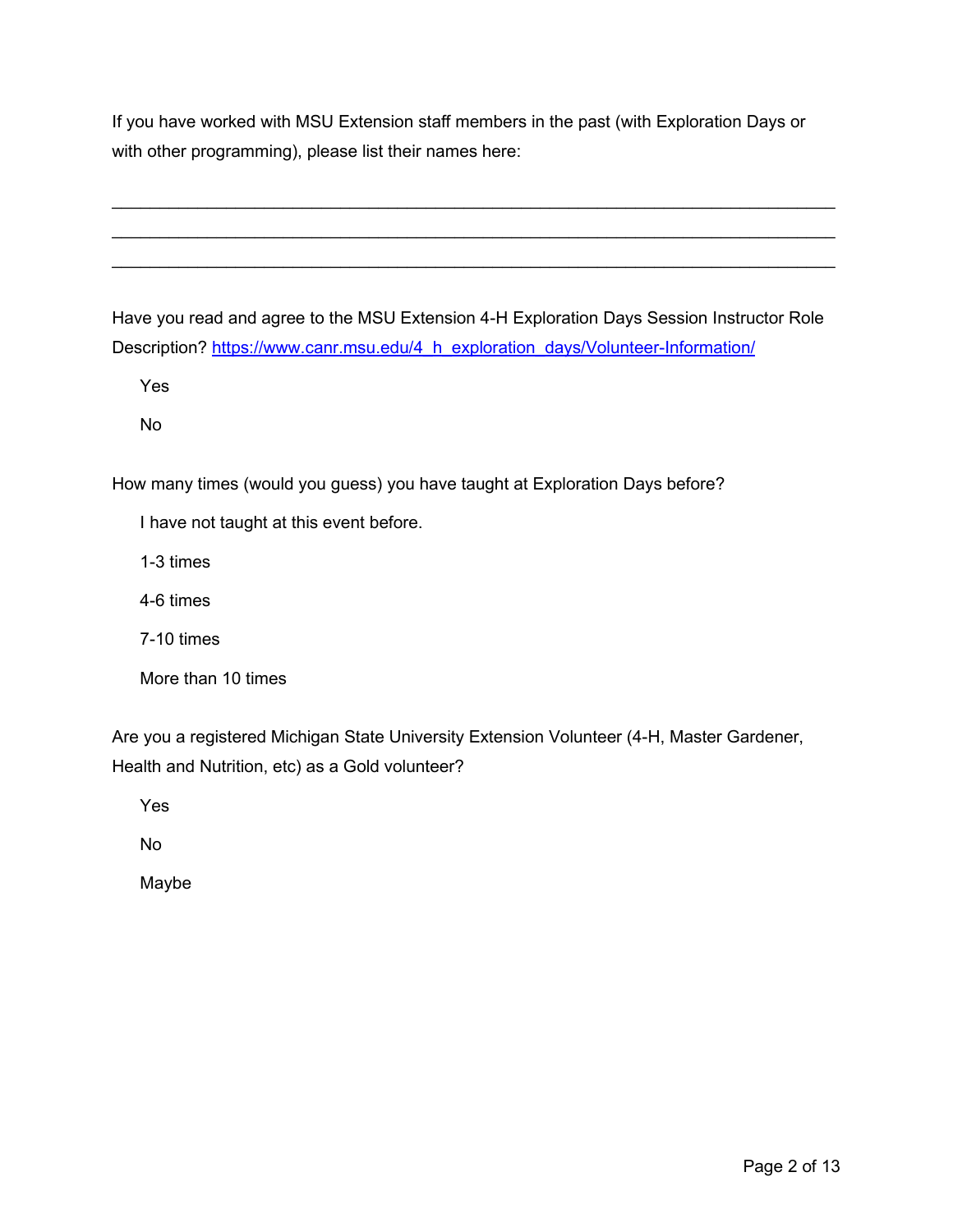### Session Title

Session Description (about 3-5 sentences max)

How many times are you willing to teach this session?

1 time

2 times

3 times

 $\overline{\phantom{a}}$  , where  $\overline{\phantom{a}}$ 

What is your maximum number of youth participants?

What session date/length are you willing/available to teach this session at (select all that apply)? Note:

\_\_\_\_\_\_\_\_\_\_\_\_\_\_\_\_\_\_\_\_\_\_\_\_\_\_\_\_\_\_\_\_\_\_\_\_\_\_\_\_\_\_\_\_\_\_\_\_\_\_\_\_\_\_\_\_\_\_\_\_\_\_\_\_\_\_\_\_\_\_\_\_\_\_\_\_

 $\mathcal{L}_\text{max}$  , and the contribution of the contribution of the contribution of the contribution of the contribution of the contribution of the contribution of the contribution of the contribution of the contribution of t \_\_\_\_\_\_\_\_\_\_\_\_\_\_\_\_\_\_\_\_\_\_\_\_\_\_\_\_\_\_\_\_\_\_\_\_\_\_\_\_\_\_\_\_\_\_\_\_\_\_\_\_\_\_\_\_\_\_\_\_\_\_\_\_\_\_\_\_\_\_\_\_\_\_\_\_ \_\_\_\_\_\_\_\_\_\_\_\_\_\_\_\_\_\_\_\_\_\_\_\_\_\_\_\_\_\_\_\_\_\_\_\_\_\_\_\_\_\_\_\_\_\_\_\_\_\_\_\_\_\_\_\_\_\_\_\_\_\_\_\_\_\_\_\_\_\_\_\_\_\_\_\_

- Field trips off campus are only for sessions held on Thursday (Session C) due to timing.
- Busing to an on-campus location is available for all sessions.

Session A: Thursday, June 23 from 8:30am-11:30am (3 hour session)

Session B: Thursday, June 23 from 1:30pm-4:30pm (3 hour session)

\*Session C: Thursday, June 23 from 8:30am-11:30am AND 1:30pm-4:30pm (6 hour session)

Session D: Friday, June 24 from 8:30am-11:00am (2 1/2 hour session)

What age range of participants is this session appropriate for? (Exploration Days participants will be 12- 19 years old so, if a specific age range is preferred, please note.)

 $\mathcal{L}_\text{max}$  , and the set of the set of the set of the set of the set of the set of the set of the set of the set of the set of the set of the set of the set of the set of the set of the set of the set of the set of the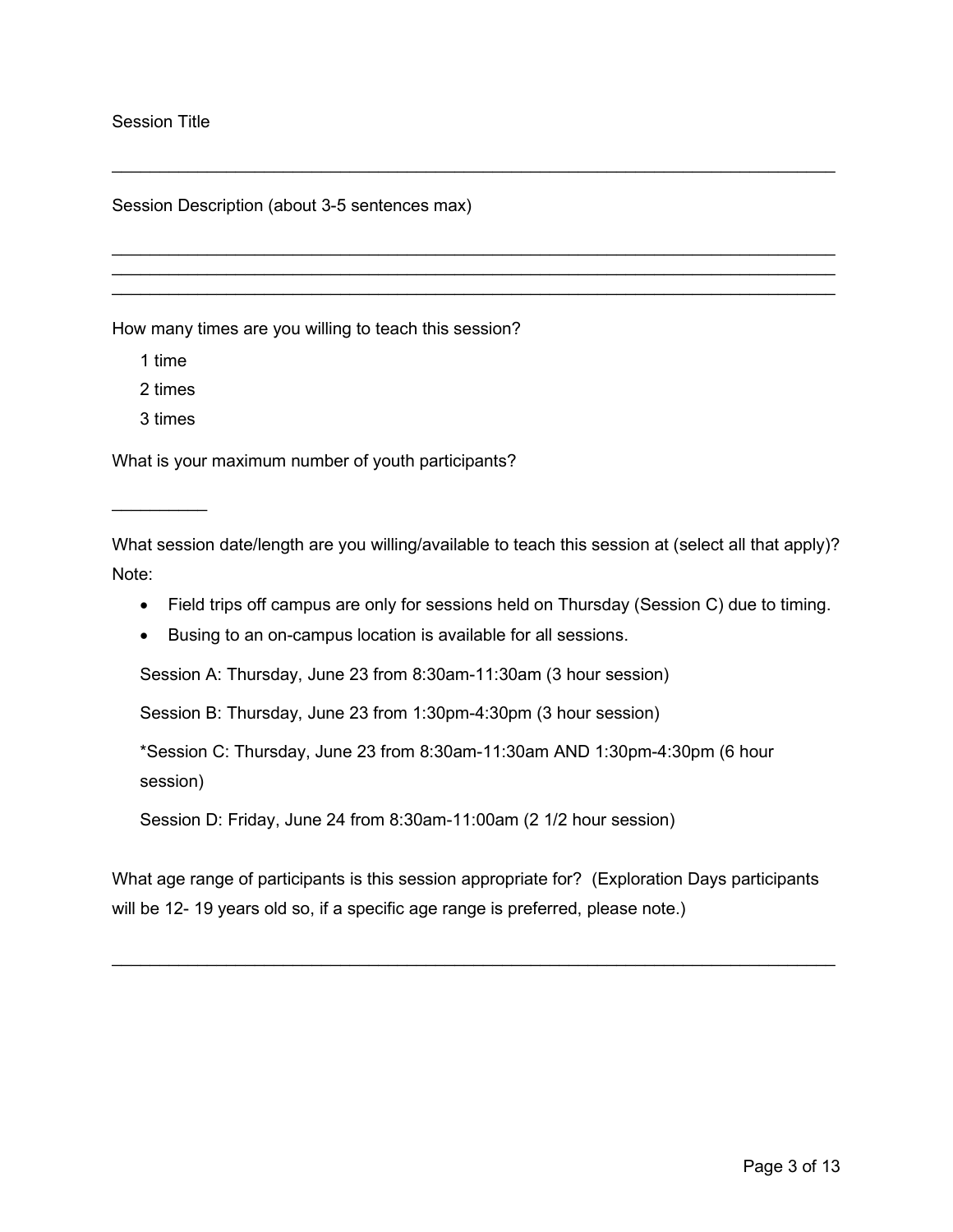Is a \$5 per youth budget sufficient for your program?

Yes

No. If no, what do you anticipate will be the cost per participant?

\_\_\_\_\_\_\_\_\_\_\_\_\_\_\_\_\_\_\_\_\_\_\_\_\_\_\_\_\_\_\_\_\_\_\_\_\_\_\_\_\_\_\_\_\_\_\_\_

Would you need busing to an **on-campus location** (such as the Pavilion, the Bakery, Barns, etc) or nearby vicinity during your session?

Yes. Please describe. **Example 20** and  $\alpha$ 

No

Field trips **off campus** are only for sessions held on Thursday (Session C) due to timing. You previously selected a Thursday session, will you take a field trip **off campus**?

Yes

Maybe

No

Would you be willing to teach this session virtually? (check all that apply)

Yes- live virtual

Yes- pre-recorded video

Yes- independent learning content (asynchronous)

Maybe

\*No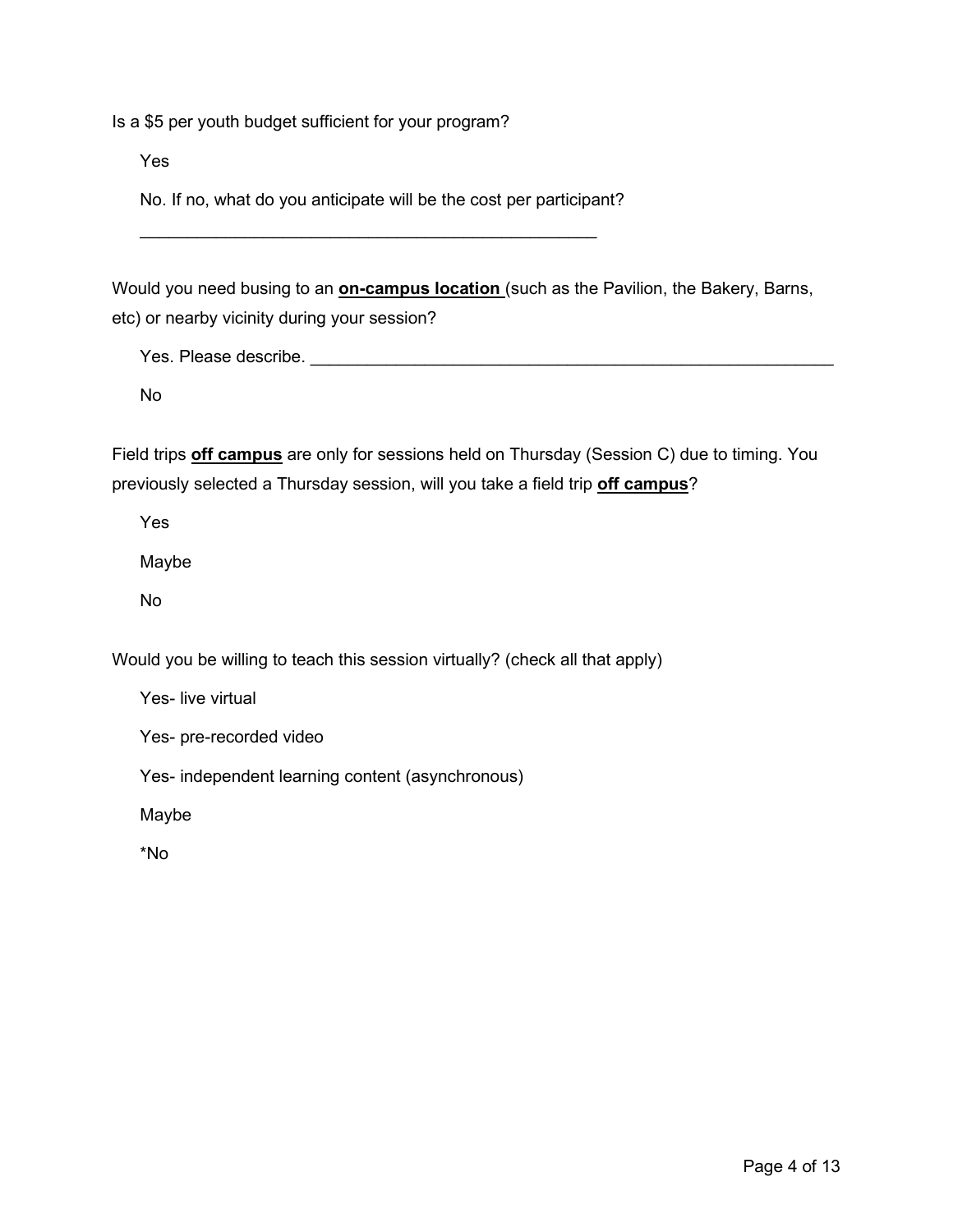How will you make this program interactive, incorporate hands-on learning experiences for youth, and fill the full time slot?

Is there any other information you want to provide about your session?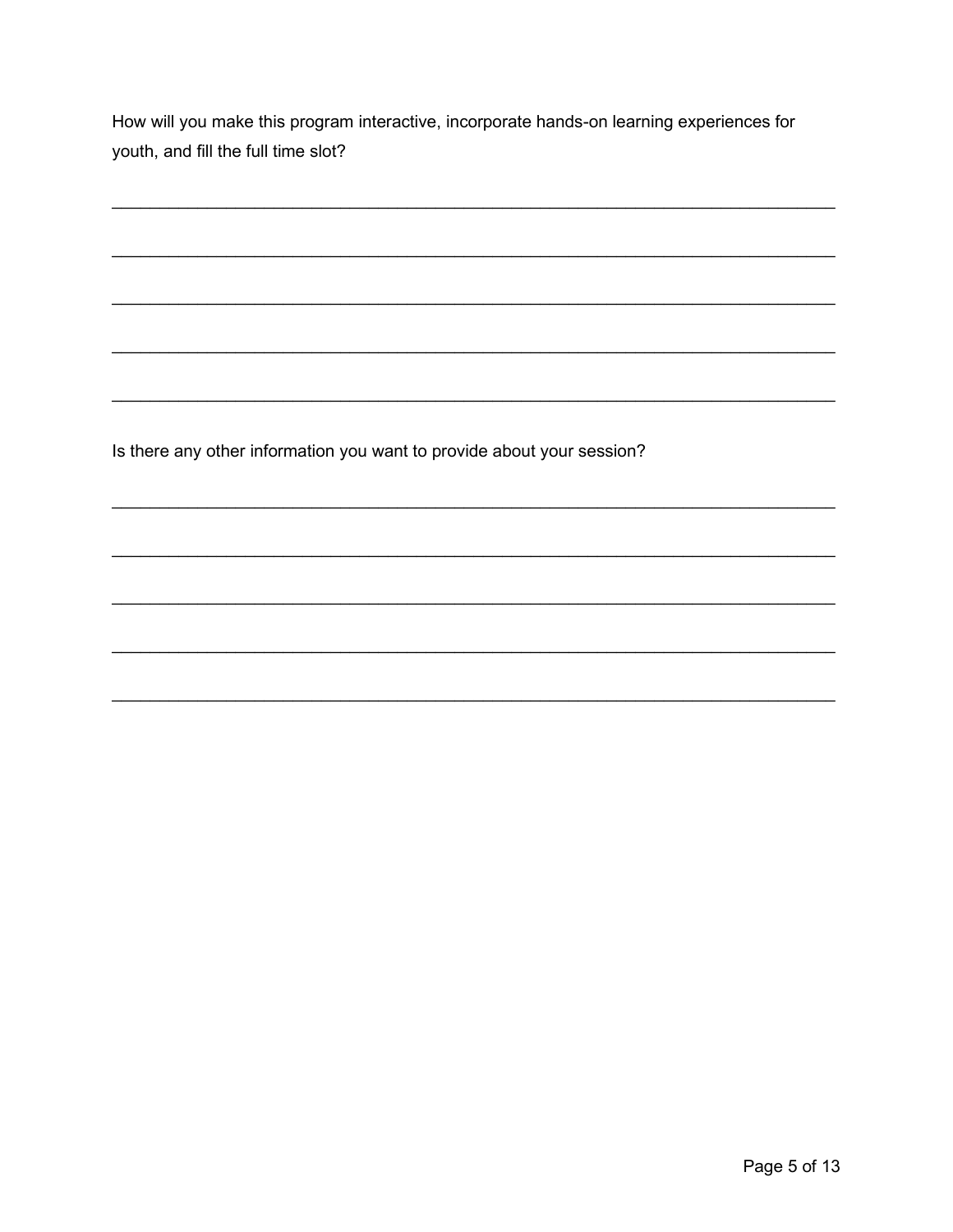Do you have any youth or adult session support? This includes co-instructors, youth helpers, adult co-facilitators.

Yes

No

How many session support people do you have names for at this time?

| 0. I know I will have support, but have no names at this time. |
|----------------------------------------------------------------|
| 1                                                              |
| 2                                                              |
| 3                                                              |
| 4                                                              |
| 5                                                              |
| հ                                                              |

7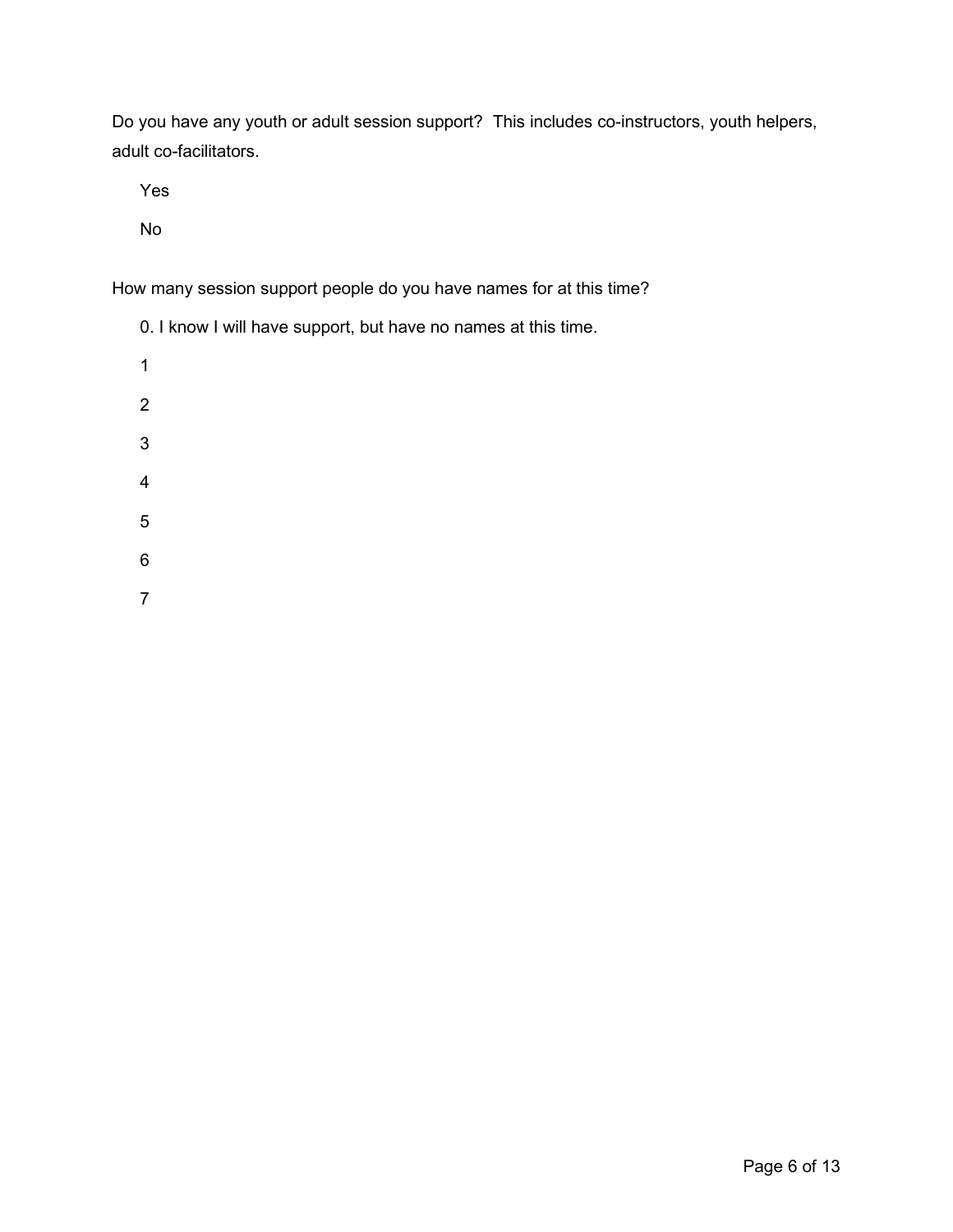## Enter the information for support contact 1 below

| Is this a youth or adult session support? |  |
|-------------------------------------------|--|
| Youth                                     |  |
| Adult                                     |  |
| Session Support's contact information     |  |
| First name                                |  |
|                                           |  |
|                                           |  |
| Phone number (cell preferred) _________   |  |

Has this individual gone through the MSU Extension Volunteer Selection Process as a Gold volunteer?

Yes

Maybe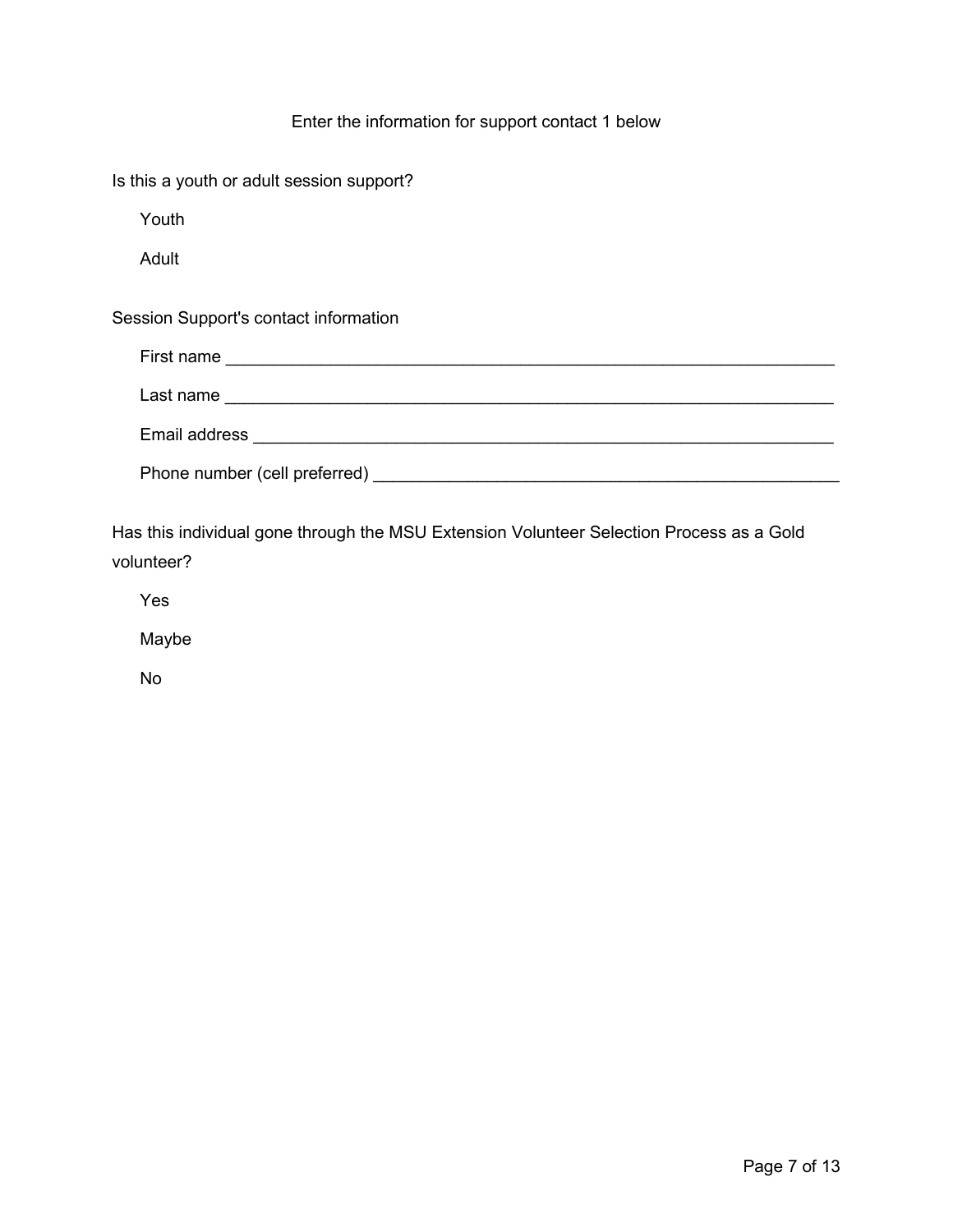## Enter the information for support contact 2 below

| Is this a youth or adult session support? |  |
|-------------------------------------------|--|
| Youth                                     |  |
| Adult                                     |  |
| Session Support's contact information     |  |
|                                           |  |
|                                           |  |
|                                           |  |
|                                           |  |

Has this individual gone through the MSU Extension Volunteer Selection Process as a Gold volunteer?

Yes

Maybe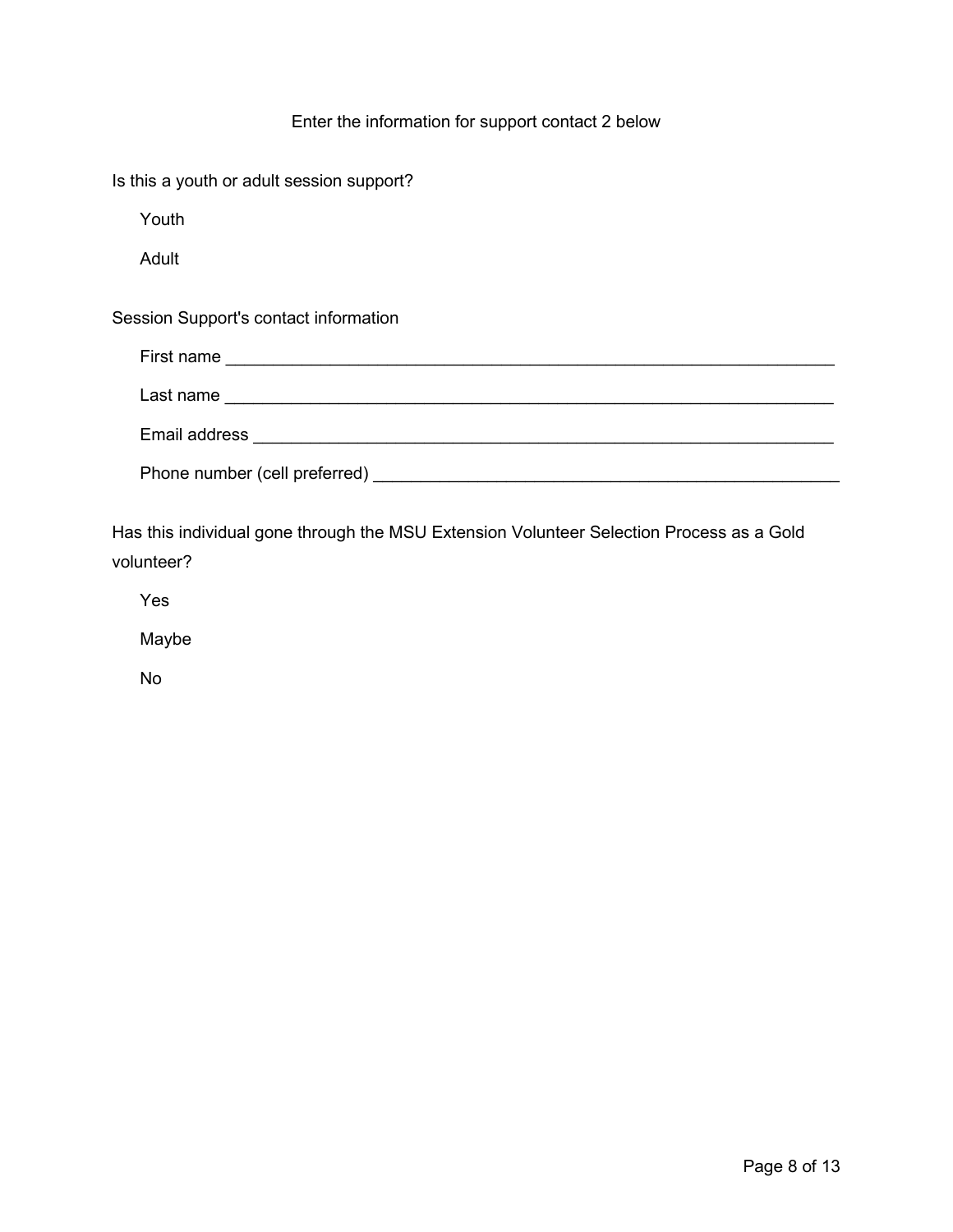## Enter the information for support contact 3 below

| Is this a youth or adult session support? |  |
|-------------------------------------------|--|
| Youth                                     |  |
| Adult                                     |  |
| Session Support's contact information     |  |
|                                           |  |
|                                           |  |
|                                           |  |
|                                           |  |

Has this individual gone through the MSU Extension Volunteer Selection Process as a Gold volunteer?

Yes

Maybe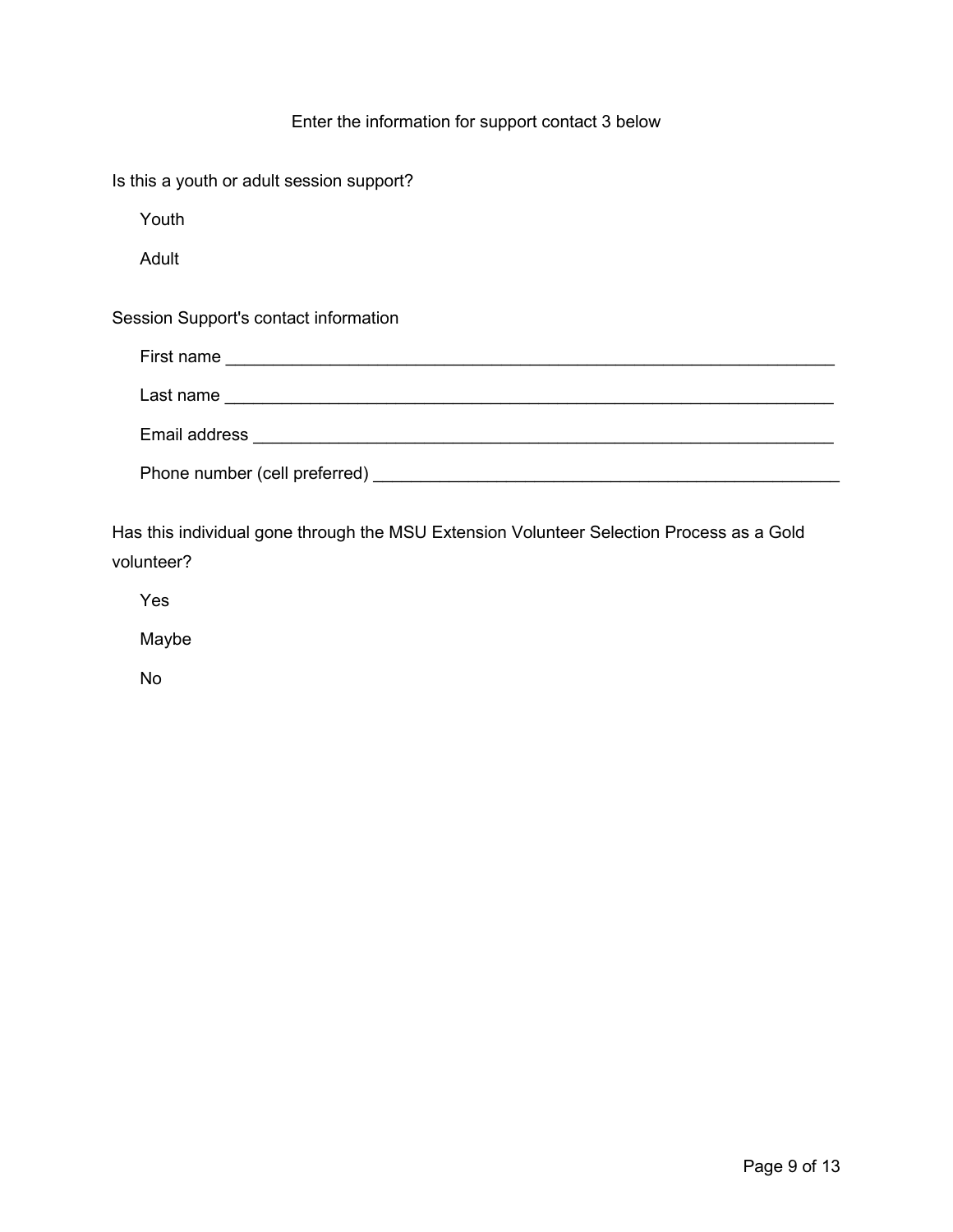## Enter the information for support contact 4 below

| Is this a youth or adult session support?                                                                                                                                                                                          |  |
|------------------------------------------------------------------------------------------------------------------------------------------------------------------------------------------------------------------------------------|--|
| Youth                                                                                                                                                                                                                              |  |
| Adult                                                                                                                                                                                                                              |  |
| Session Support's contact information                                                                                                                                                                                              |  |
|                                                                                                                                                                                                                                    |  |
| Last name <u>experience</u> and the set of the set of the set of the set of the set of the set of the set of the set of the set of the set of the set of the set of the set of the set of the set of the set of the set of the set |  |
|                                                                                                                                                                                                                                    |  |
|                                                                                                                                                                                                                                    |  |

Has this individual gone through the MSU Extension Volunteer Selection Process as a Gold volunteer?

Yes

Maybe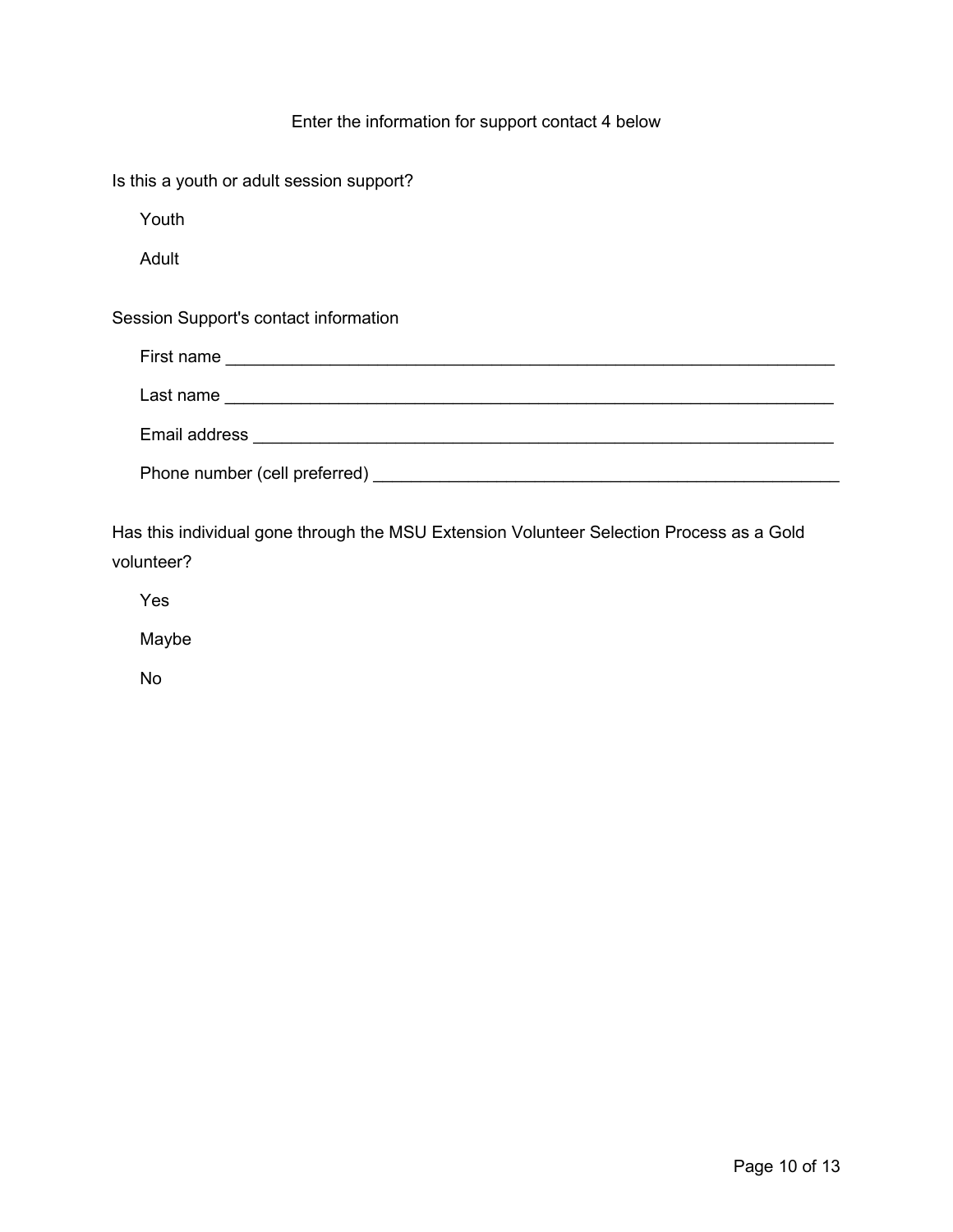## Enter the information for support contact 5 below

| Is this a youth or adult session support? |  |
|-------------------------------------------|--|
| Youth                                     |  |
| Adult                                     |  |
| Session Support's contact information     |  |
|                                           |  |
|                                           |  |
|                                           |  |
|                                           |  |

Has this individual gone through the MSU Extension Volunteer Selection Process as a Gold volunteer?

Yes

Maybe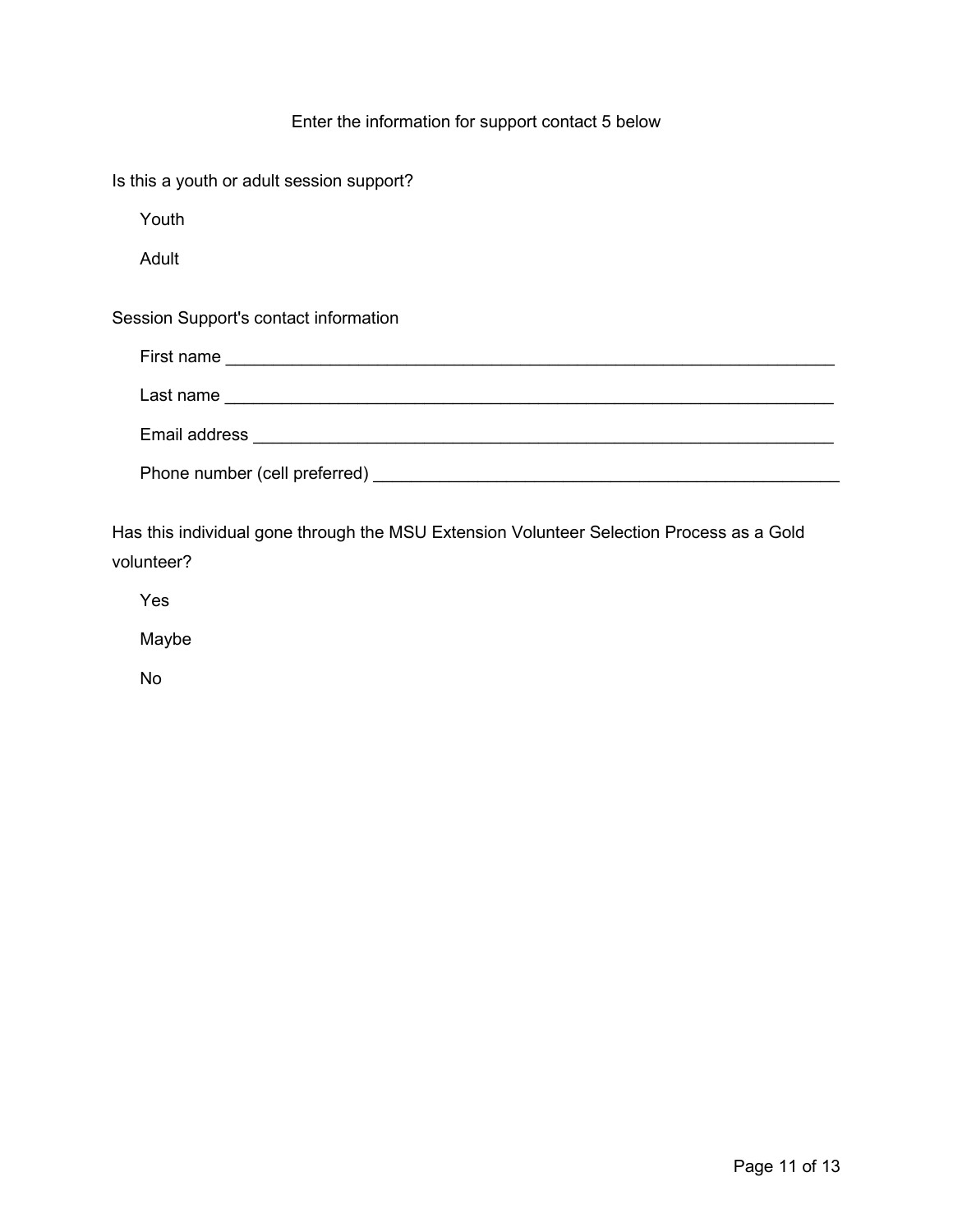## Enter the information for support contact 6 below

| Is this a youth or adult session support? |  |
|-------------------------------------------|--|
| Youth                                     |  |
| Adult                                     |  |
| Session Support's contact information     |  |
|                                           |  |
|                                           |  |
|                                           |  |
|                                           |  |

Has this individual gone through the MSU Extension Volunteer Selection Process as a Gold volunteer?

Yes

Maybe